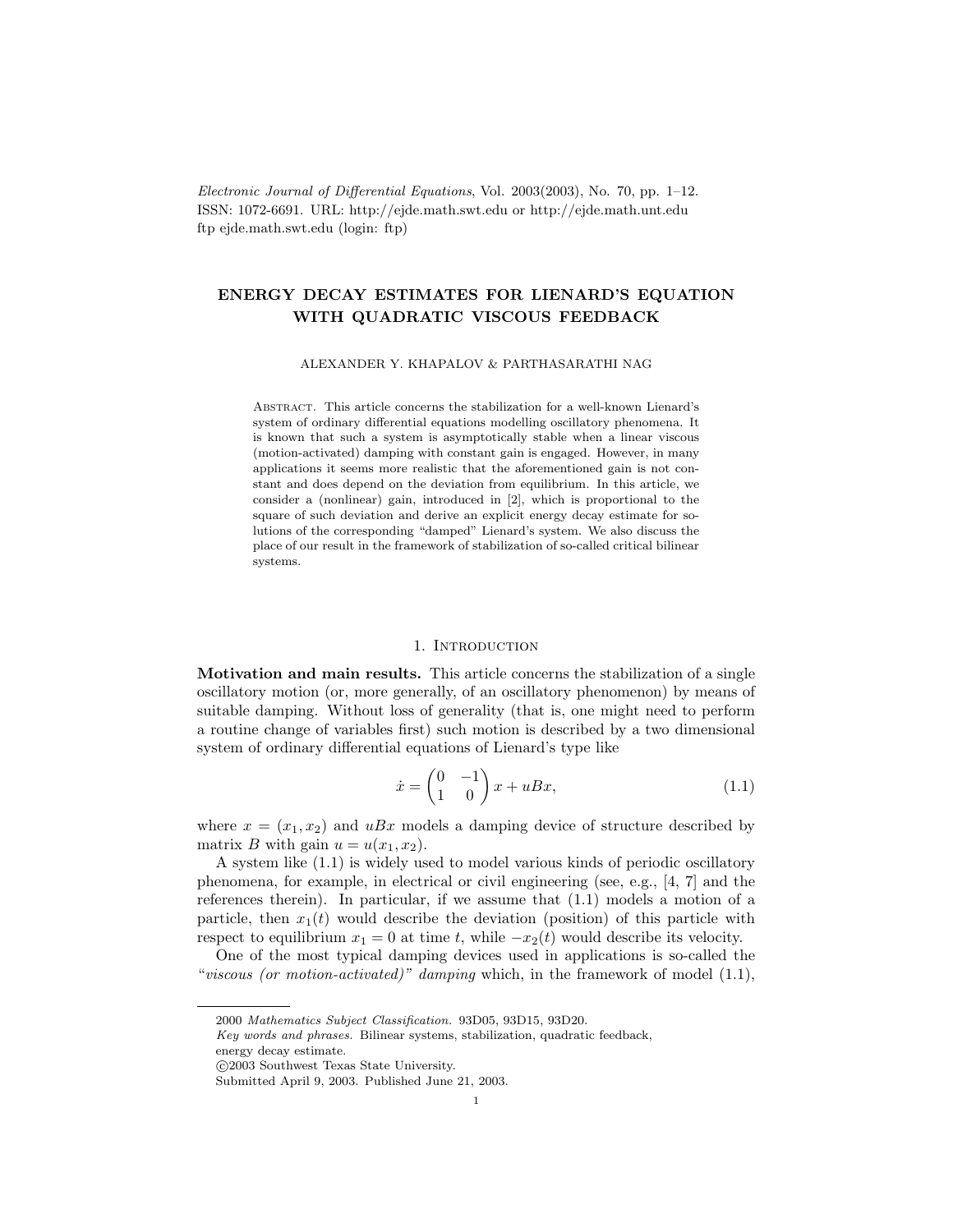is associated with the matrix

$$
B = \begin{pmatrix} 0 & 0 \\ 0 & 1 \end{pmatrix}
$$

and a *negative* gain  $u$ , in which case system  $(1.1)$  looks as follows:

$$
\begin{aligned}\n\dot{x}_1 &= -x_2, \quad t > 0, \\
\dot{x}_2 &= x_1 + ux_2,\n\end{aligned} \tag{1.2}
$$

$$
x_1(0) = x_{10}, x_2(0) = x_{20}.\tag{1.3}
$$

Note that the damping term in (1.2) is active only when the "velocity"  $x_2(t)$  is not zero and it "acts" in the direction which is opposite of the "motion of the particle" at any given time t.

It is classical result that system  $(1.2)$ – $(1.3)$  is asymptotically stable when a linear viscous damping with a negative constant gain is engaged, that is, when  $u$  in  $(1.2)$ is a negative number. (Note that in this case one can obtain the explicit formula for solutions.) However, it seems more realistic in many applications that the aforementioned gain u should depend on deviation from equilibrium. In this respect we refer the reader to Jurdjevic and Quinn [4] who considered the quadratic gain

$$
u(x_1, x_2) = -x_1^2, \t\t(1.4)
$$

in which case the gain is proportional to the square of the magnitude of deviation. It was shown in [4] that system  $(1.2)$ – $(1.4)$  is asymptotically stable. On the other hand, the method of [4] does not provide any explicit estimates for the energy decay of the corresponding solutions, which evaluate the effectiveness of nonlinear feedback (1.4) and thus are of principal importance in applications.

The main goal of this paper is to derive such an *explicit energy decay estimate* for system  $(1.2)$ – $(1.4)$ . It is clear from the start that it cannot be of exponential type, because system  $(1.2)$ – $(1.4)$  is critical (see the discussion in the next section for details). We have the following result.

**Theorem 1.1.** There exist positive constants  $\beta$ ,  $\gamma$ , and  $\bar{t} = \bar{t}(\parallel (x_{10}, x_{20}) \parallel_{R^2})$  such that the energy

$$
E(t) = \frac{x_1^2(t) + x_2^2(t)}{2}
$$

of system  $(1.2)$ – $(1.4)$  satisfies

$$
E(t) \le \frac{E(0)}{\beta + \gamma E(0)t}, \quad t > \bar{t}.\tag{1.5}
$$

The values of the constants  $\beta$  and  $\gamma$  are given in the proof of this theorem (see (2.69) below).

**Problem background: Critical bilinear systems.** System  $(1.2)$ – $(1.4)$  (or  $(1.1)$ ) is an important principal case of planar, so-called critical bilinear systems (BLS), which are of traditional interest in the context of asymptotic stabilization (see, e.g., [2] for more detail). Let us remind the reader that a planar BLS of the form

$$
\dot{x} = Ax + u(x_1, x_2)Bx, \ x(0) = x_0,\tag{1.6}
$$

is called *critical* if the given matrices  $A$  and  $B$  satisfy the following two conditions:

• For each  $u^* \in R$  at least one eigenvalue of  $A + u^*B$  has nonnegative real part.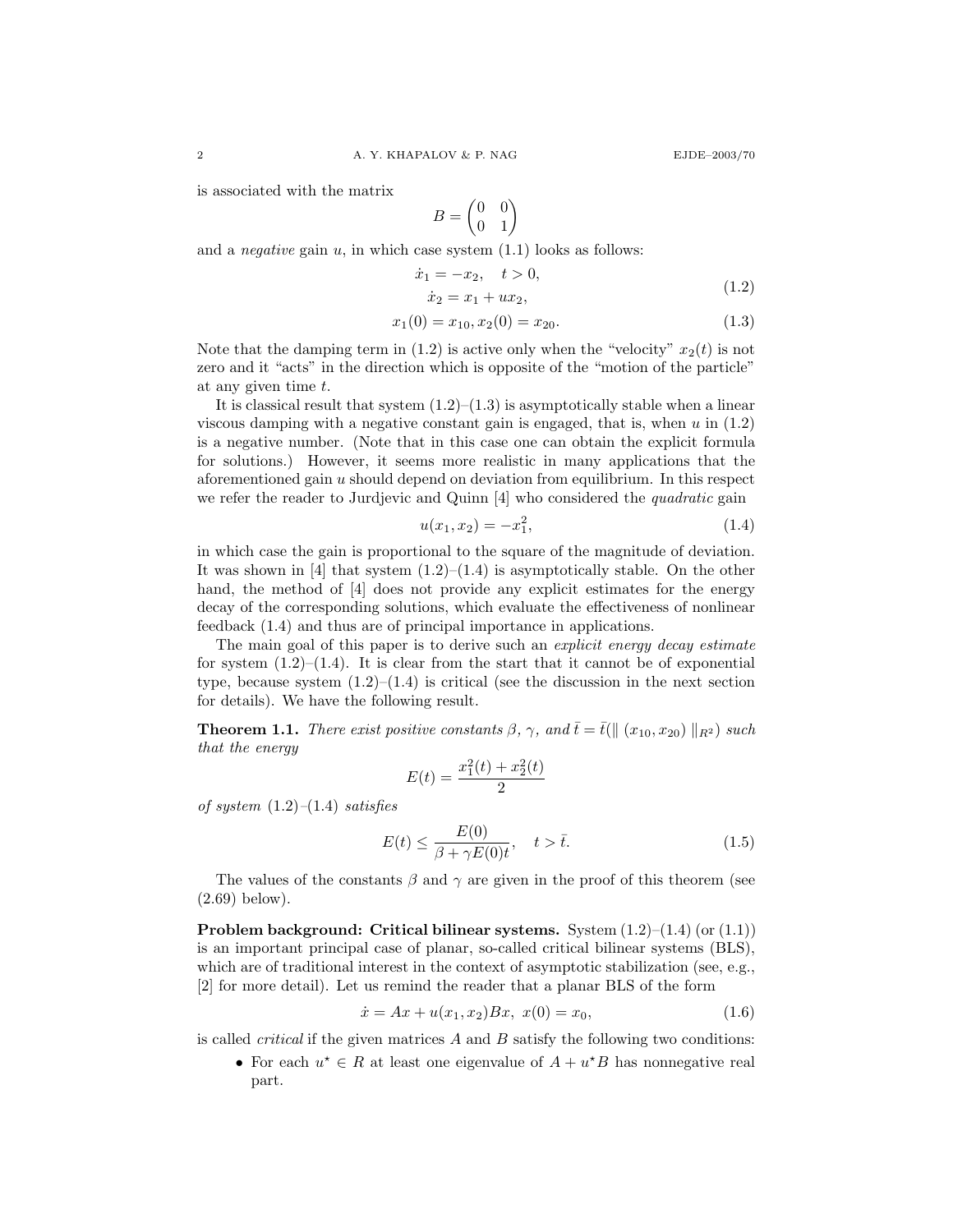• There exists a  $u_0 \in R$  for which all the real parts of the eigenvalues of  $A + u_0B$  are non positive.

Note that the latter condition implies that system (1.6) is stable when the constant feedback  $u(x_1, x_2) = u_0$  is engaged, while the former condition implies that (1.6) is not asymptotically stabilizable by any constant feedback.

It is well-known (e.g., [2]) that, by the standard linear change of coordinates and time-rescaling, all the matrices A satisfying the above-cited two conditions can be transformed either into the matrix

$$
\begin{pmatrix} 0 & -1 \\ 1 & 0 \end{pmatrix}
$$

as our matrix A in  $(1.1)$  or in  $(1.2)$ – $(1.4)$ , associated with a periodic oscillatory motion, or into one of the following three "simpler" matrices:

$$
\begin{pmatrix} 0 & 0 \\ 0 & 0 \end{pmatrix}, \quad \begin{pmatrix} 0 & 0 \\ 0 & -1 \end{pmatrix}, \quad \begin{pmatrix} 0 & 1 \\ 0 & 0 \end{pmatrix}.
$$

We refer the reader to [1, 2, 3, 5] for various positive and negative results on stabilization of planar critical BLS by means of constant, linear, quadratic and piecewise constant feedback laws. However, it seems that all the available results do not provide any explicit energy decay rates.



FIGURE 1. Trajectory for system  $(1.2)$ – $(1.4)$ 

## 2. Proof of Theorem 1.1

Our plan for this section as follows: First of all, as we are concerned with the large time behavior of  $(1.2)$ – $(1.4)$ , without loss of generality (see Step 8 for the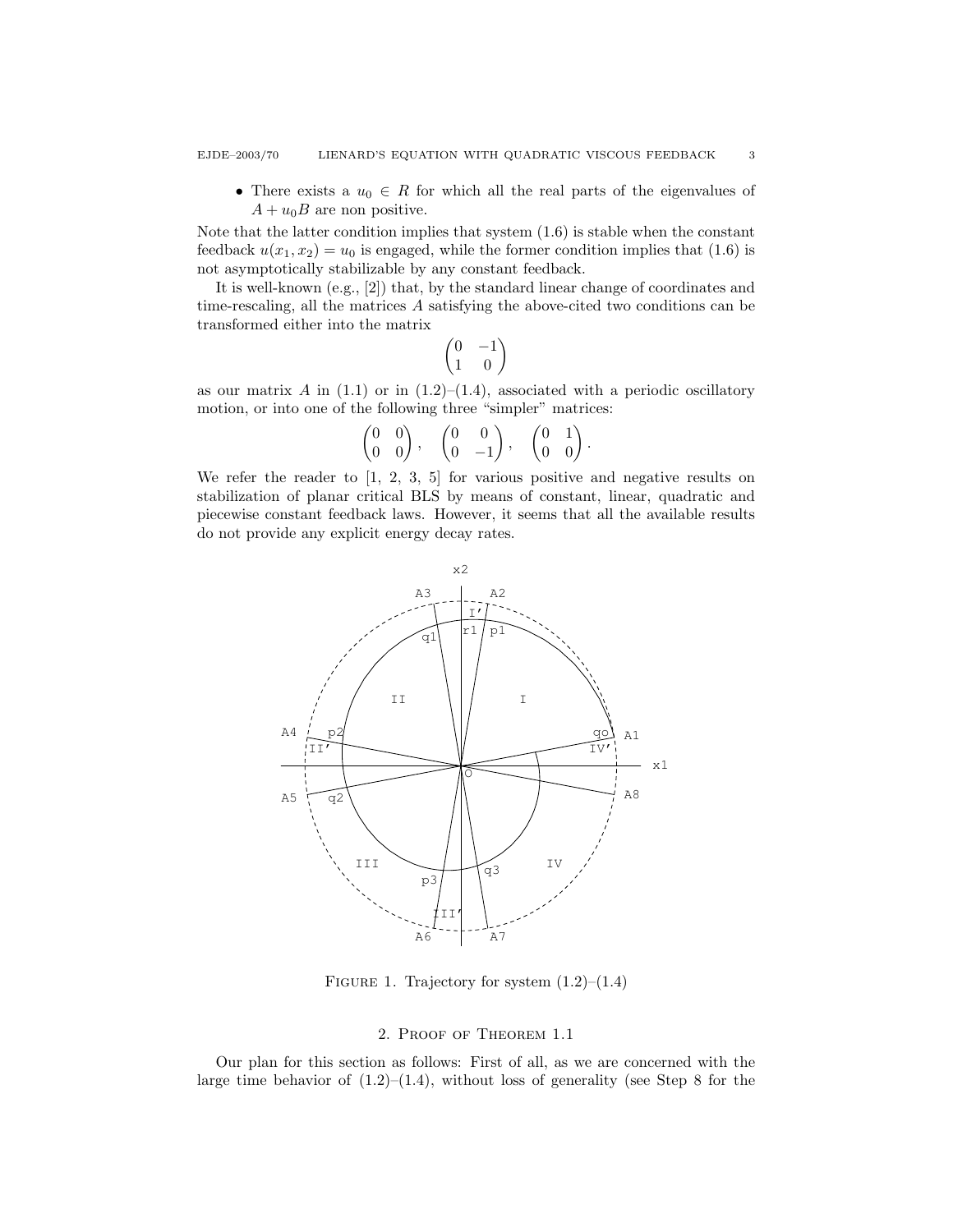general case), we can assume that

$$
\{(x_{10}, x_{20})\} \subset B = \{(\xi, \eta)|\xi^2 + \eta^2 \le \frac{1}{2}\}.
$$
\n(2.1)

Select any angle  $\theta_0 \in (0, \frac{\pi}{4})$  and split the ball B into eight sectors I, I,' II, II,' III, III' and IV,IV' as shown on Figure 1, so that the central angles  $\angle A_1OA_8$ ,  $\angle A_2OA_3$ ,  $\angle A_4OA_5$  and  $\angle A_6OA_7$  are all equal to  $2\theta_0$ . Again, without loss of generality, we may assume that the initial point  $(x_{10}, x_{20})$  is located at point  $A_1$ , also denoted by  $q_0$  on Figure 1 (see Step 8 otherwise), where respectively the solid line starting from  $q_0$  describes the trajectory  $(x_1(t), x_2(t))$  of system  $(1.2)$ – $(1.4)$  as it crosses all the eight aforementioned sectors.

Our plan is to derive the energy decay estimate for the solution to  $(1.2)$ – $(1.4)$ starting from  $q_0$  by evaluating its energy subsequently in each of the above mentioned sectors  $I - IV'$ . Then we extend this result to the general case.

**Remark 2.1.** Below we use the notation  $x_1 = x_1(t)$ ,  $x_2 = x_2(t)$ , keeping in mind that  $(x_1, x_2) = (x_1(t), x_2(t))$  represent the solution to  $(1.2)$ – $(1.4)$  at hand.

**Step 1:** Denote by  $t_{p_1}$  the time required for the trajectory of  $(1.2)$ – $(1.4)$  starting from  $q_0 = (x_1(0), x_2(0)) = (x_{10}, x_{20})$  to reach point  $p_1$ . We have (see Figure 1):

$$
x_1(t) \ge \sqrt{2E(t_{p_1})} \sin(\theta_0), \quad x_2(t) \ge \sqrt{2E(0)} \sin(\theta_0)
$$
 (2.2)

and hence

$$
x_1^2(t)x_2^2(t) \ge 4E(0)E(t_{p_1})\sin^4(\theta_0). \tag{2.3}
$$

Multiplying equations  $(1.2)$ – $(1.4)$  respectively by  $x_1$  and  $x_2$  and adding them, we obtain:

$$
x_1(t)\dot{x_1}(t) + x_2(t)\dot{x_2}(t) = \frac{dE(t)}{dt} = \frac{1}{2}\frac{d\parallel x(t)\parallel_{R^2}^2}{dt} = -x_1^2(t)x_2^2(t). \tag{2.4}
$$

Integrating this equation over  $(0, t_{p_1})$  yields:

$$
E(t_{p_1}) = \frac{x_1^2(t_{p_1}) + x_2^2(t_{p_1})}{2} = -\int_0^{t_{p_1}} x_1^2 x_2^2 dt + E(0).
$$
 (2.5)

Applying  $(2.3)$   $(2.5)$ , we obtain

$$
E(t_{p_1}) \le E(0) - 4E(0)E(t_{p_1})\sin^4(\theta_0)t_{p_1},
$$
\n(2.6)

which yields:

$$
E(t_{p_1}) \le \frac{E(0)}{1 + 4E(0)\delta^2 t_{p_1}},\tag{2.7}
$$

where  $\delta = \sin^2(\theta_0)$ . Thus, to estimate  $E(t_{p_1})$ , we need to evaluate  $t_{p_1}$ . This evaluation is accomplished in steps 2-4 below, based on the "visualization technique," [5] which makes use of the phase-portrait of system  $(1.2)$ – $(1.4)$ . Namely, to evaluate  $t_{p_1}$ , we intend to derive first explicit estimates both (a) for the length of arc of the trajectory of  $(1.2)$ – $(1.4)$  lying in sector I and (b) for the speed at which the point describing the position of system  $(1.2)$ – $(1.4)$  at time t moves along this arc. These estimates, obtained in terms of the energy function, will provide us with the bounds for the duration of the time-interval required by the system to traverse sector I, that is, for  $t_{p_1}$ . It turns out that the derived bounds for  $t_{p_1}$ , do not depend on the energy of the system in sector I.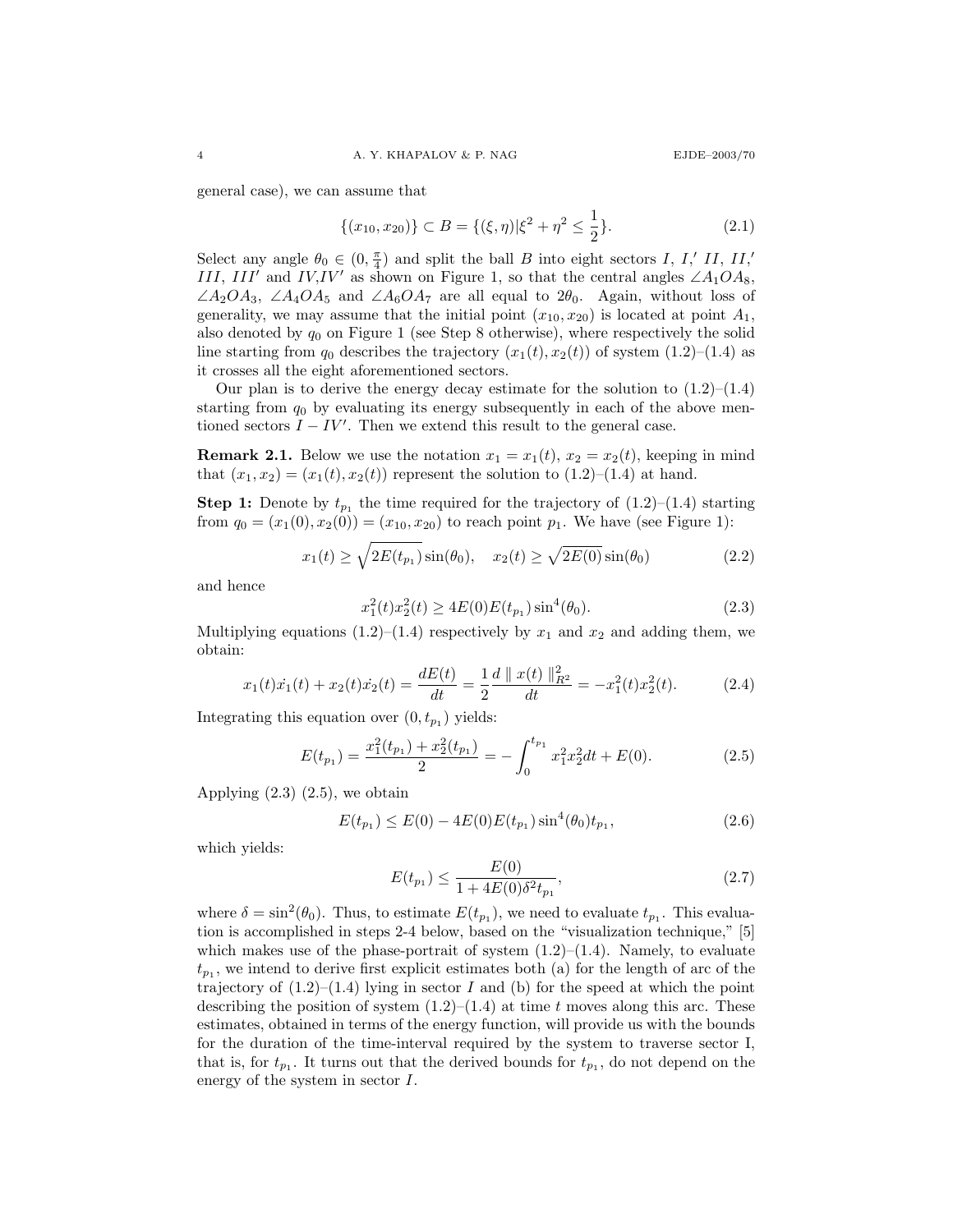**Remark 2.2.** From (2.4) we conclude that the distance  $||x(t)||_{R^2}$  monotonically decreases as  $t \to \infty$ . This in turn implies that the trajectory initiated at  $q_0$  remains in B for all  $t > 0$ . In other words, system  $(1.2)$ – $(1.4)$  is stable (see also [4]).

Step 2: Estimate for  $\sqrt{\dot{x}_1(t)^2 + \dot{x}_2(t)^2}$  in sector *I*. In this step we obtain an estimate for the value of the speed  $\sqrt{\dot{x}_1^2(t) + \dot{x}_2^2(t)}$  at which the point  $(x_1(t), x_2(t))$ moves in sector I. Since  $(x_1, x_2) \in B$ , in sector I we have

$$
0 < x_1 \le \frac{1}{\sqrt{2}}, \quad 0 < x_2 \le \frac{1}{\sqrt{2}} \quad \text{and} \quad x_1 x_2 \le \frac{1}{2}.
$$
 (2.8)

Hence, using  $(1.2)$  and applying  $(2.8)$ ,

$$
\dot{x}_1 = -x_2, \quad \dot{x}_2 = x_1 - x_1^2 x_2 = x_1 (1 - x_1 x_2) \ge \frac{x_1}{2}.
$$
\n(2.9)

Therefore, from (2.9) we derive:

$$
\dot{x_1}^2 + \dot{x_2}^2 \ge \frac{x_1^2}{4} + x_2^2 \ge \frac{x_1^2 + x_2^2}{4} = \frac{E(t)}{2}.
$$
 (2.10)

Since  $\dot{E}(t) \leq 0$ , in view of (2.10), we have the following estimates:

$$
\sqrt{\dot{x}_1^2(t) + \dot{x}_2^2(t)} \ge \sqrt{\frac{E(t)}{2}} \ge \frac{\sqrt{E(t_{p_1})}}{\sqrt{2}}, \quad t \in [0, t_{p_1}].
$$
\n(2.11)

Applying the triangular inequality to the second equation in  $(1.2)$  and using  $(2.8)$ , we obtain:  $x_1(x)$ 

$$
|x_2(t)| = |x_1(t) - x_1^2(t)x_2(t)| \le |x_1(t)| + x_1^2(t)|x_2(t)| \le |x_1(t)| + \frac{|x_1(t)|}{2} = \frac{3|x_1(t)|}{2}.
$$
\n(2.12)

**Remark 2.3.** Note that inequalities  $(2.10)$ – $(2.12)$  hold everywhere in B.

Using (2.12) and the first equation in (1.2), we further derive that for  $t \in [0, t_{p_1}]$ ,

$$
\sqrt{x_1^2(t) + x_2^2(t)} \le \sqrt{\frac{9x_1^2(t)}{4} + x_2^2(t)} \le \sqrt{\frac{9(x_1^2(t) + x_2^2(t))}{4}} \le \frac{3\sqrt{E(0)}}{\sqrt{2}}. \tag{2.13}
$$

Combining equations (2.11) and (2.13) yields

$$
\frac{\sqrt{E(t_{p_1})}}{\sqrt{2}} \le \sqrt{\dot{x_1}^2(t) + \dot{x_2}^2(t)} \le \frac{3\sqrt{E(0)}}{\sqrt{2}}, \quad t \in [0, t_{p_1}].
$$
 (2.14)

These estimates will be used to evaluate  $t_{p_1}$  in step 4 below.

Step 3: Estimate for  $|q_0p_1|$ . In this step we obtain an estimate for the length of the curve  $q_0p_1$  connecting the points  $q_0$  and  $p_1$  (see Figure 1). It follows from (2.8) and (2.9) that the curve  $q_0p_1$  is rising as t increases in  $[0, t_{p_1}]$ . Hence, we can describe it geometrically as a graph of some monotone decreasing function  $x_2 = x_2(x_1)$ ,  $x_1 \in \left[\sqrt{2E(t_{p_1})}\sin(\theta_0), \sqrt{2E(0)}\cos(\theta_0)\right]$  and √

$$
|q_0 p_1| = \int_{\sqrt{2E(t_{p_1})} \sin(\theta_0)}^{\sqrt{2E(0)} \cos(\theta_0)} \sqrt{1 + (\frac{dx_2}{dx_1})^2} dx_1.
$$
 (2.15)

Using the first equation of (1.2) and the fact that  $\dot{x}_2(t)$  is strictly positive on the interval  $t \in [0, t_{p_1}]$ , we have from  $(2.12)$ :

$$
\dot{x}_1 = -x_2(t), \dot{x}_2 \le \frac{3x_1(t)}{2}.\tag{2.16}
$$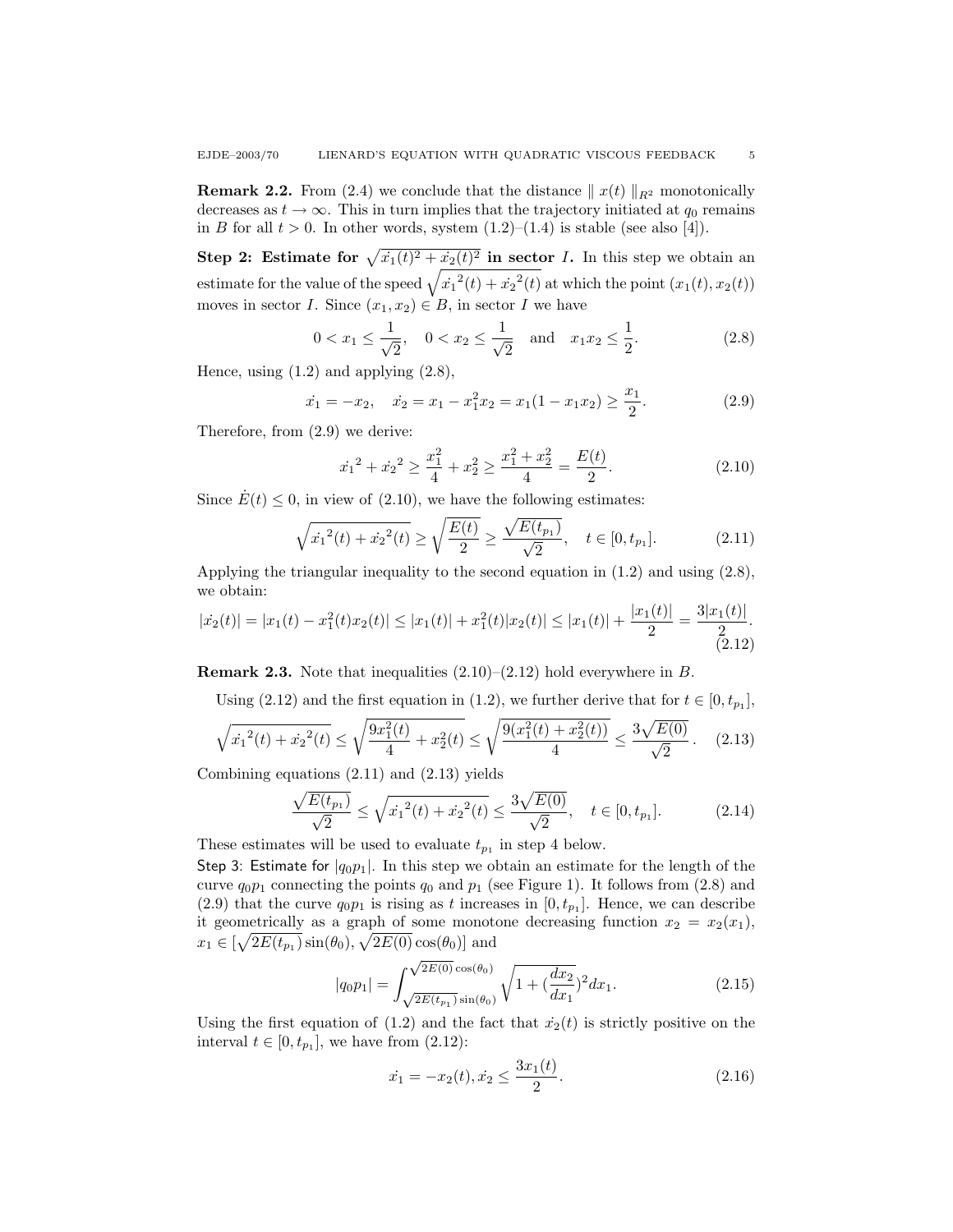Note that in sector I,  $x_1(t)$  and  $x_2(t)$  are both positive, while  $\dot{x_1}(t)$  is strictly negative. Hence,

$$
\frac{\dot{x}_2}{-\dot{x}_1} \le \frac{3x_1(t)}{2x_2(t)}, t \in [0, t_{p_1}].
$$
\n(2.17)

Therefore, [8, pp.105], we conclude that

$$
\left|\frac{dx_2}{dx_1}\right| < \frac{3x_1(t)}{2x_2(t)}, t \in [0, t_{p_1}].\tag{2.18}
$$

Thus,

$$
1 + (\frac{dx_2}{dx_1})^2 \le \frac{9(x_1^2(t) + x_2^2(t))}{4x_2^2(t)} = \frac{9E(t)}{2x_2^2(t)}, \quad t \in [0, t_{p_1}].
$$
 (2.19)

Using (2.19) and the fact that  $E(t)$  is a decreasing function of t, we further obtain that

$$
1 + (\frac{dx_2}{dx_1})^2 \le \frac{9E(0)}{2x_2(t)^2} \quad \text{or} \quad \sqrt{1 + (\frac{dx_2}{dx_1})^2} \le \frac{3\sqrt{E(0)}}{\sqrt{2}x_2(t)}, \quad t \in [0, t_{p_1}]. \tag{2.20}
$$

Since  $\dot{x}_2(t)$  is strictly positive,

$$
\sqrt{2E(0)}\sin(\theta_0) \le x_2(t) \le \sqrt{2E(t_{p_1})}\cos(\theta_0) \le \sqrt{2E(t_{p_1})}, \quad t \in [0, t_{p_1}]. \tag{2.21}
$$

Applying  $(2.21)$  to  $(2.20)$  gives

$$
\sqrt{1 + (\frac{dx_2}{dx_1})^2} \le \frac{3}{2\sin(\theta_0)}, \quad t \in [0, t_{p_1}].
$$
\n(2.22)

Remark 2.4. Note that, in view of Remark 2.1, inequality (2.22) also holds in sector  $I'$ , namely in the portion that lies in the first quadrant.

Combining (2.15) with (2.22) yields:

$$
|q_0 p_1| = \int_{\sqrt{2E(t_{p_1})} \sin(\theta_0)}^{\sqrt{2E(0)} \cos(\theta_0)} \sqrt{1 + (\frac{dx_2}{dx_1})^2} dx_1
$$
  
 
$$
\leq \frac{3(\sqrt{2E(0)} \cos(\theta_0) - \sqrt{2E(t_{p_1})} \sin(\theta_0))}{2 \sin(\theta_0)}.
$$
 (2.23)

Moreover, since  $E(0) > E(t_{p_1})$  and  $cos(\theta_0) \geq sin(\theta_0)$  for any  $\theta_0 \in [0, \frac{\pi}{4}]$ , further from (2.23), we obtain

$$
|q_0 p_1| = \int_{\sqrt{2E(t_{p_1})} \sin(\theta_0)}^{\sqrt{2E(0)} \cos(\theta_0)} \sqrt{1 + (\frac{dx_2}{dx_1})^2} dx_1 \le \frac{3\sqrt{E(0)}}{\sqrt{2}\sin(\theta_0)}.
$$
 (2.24)

We shall now evaluate the length of the curve  $q_0p_1$  from below. Once again,  $(2.9)$ yields

$$
\frac{\dot{x_2}}{-\dot{x_1}} = |\frac{dx_2}{dx_1}| \ge \frac{x_1(t)}{2x_2(t)}, t \in [0, t_{p_1}].
$$
\n(2.25)

Therefore,

$$
1 + (\frac{dx_2}{dx_1})^2 \ge \frac{4x_1^2(t) + x_2^2(t)}{4x_2(t)^2} \ge \frac{x_1^2(t) + x_2^2(t)}{4x_2(t)^2}, \quad t \in [0, t_{p_1}].
$$

Applying (2.24) to this inequality, we obtain

$$
\sqrt{1 + (\frac{dx_2}{dx_1})^2} \ge \frac{\sqrt{E(t_{p_1})}}{\sqrt{2}x_2(t)}, \quad t \in [0, t_{p_1}].
$$
\n(2.26)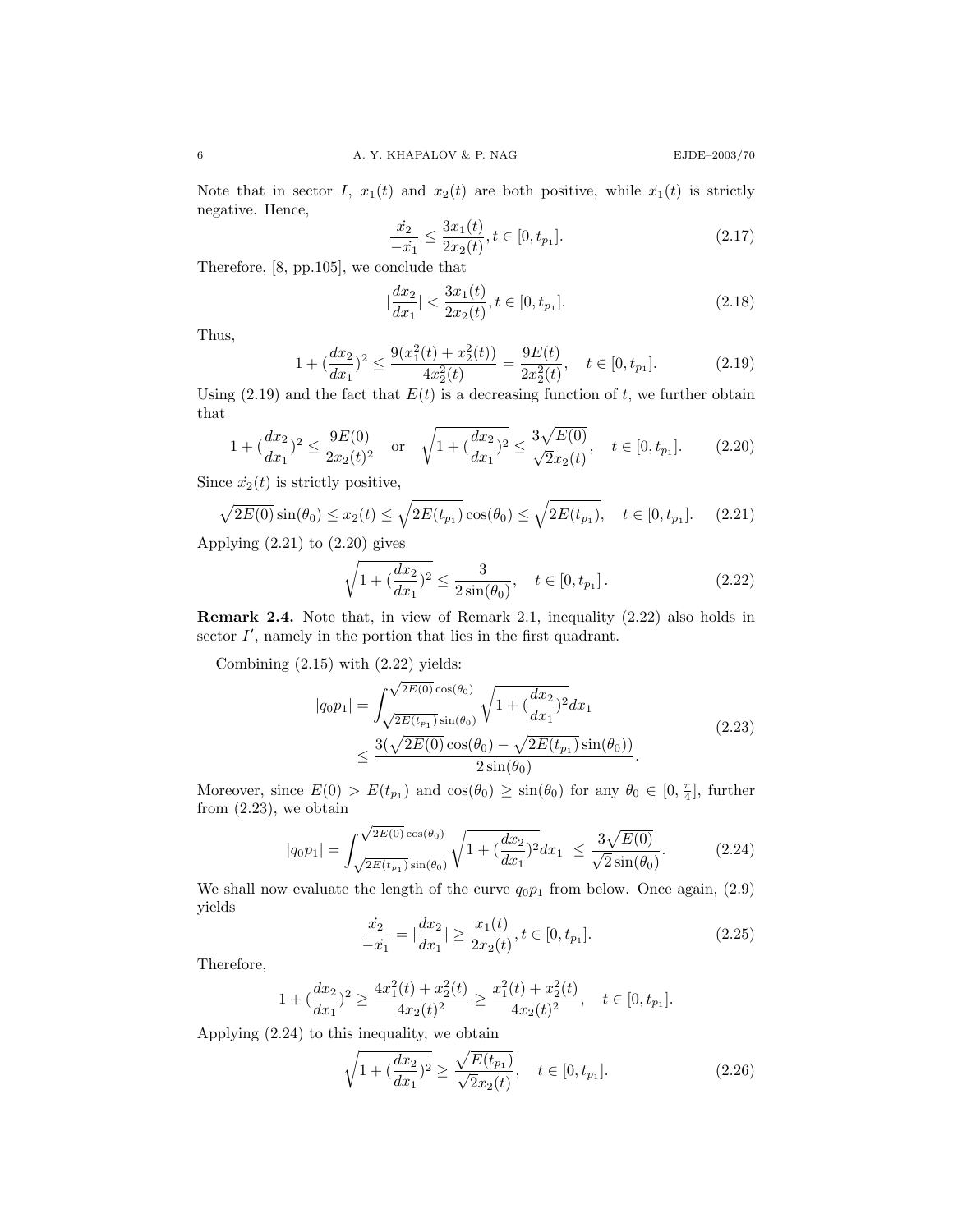Combining (2.21) with (2.26) yields

$$
\sqrt{1 + (\frac{dx_2}{dx_1})^2} \ge \frac{1}{2}, \quad t \in [0, t_{p_1}].
$$
\n(2.27)

Applying (2.27) to (2.15), we obtain the following estimate for the length of the curve  $q_0p_1$  from below:

$$
|q_0 p_1| = \int_{\sqrt{2E(t_{p_1})} \sin(\theta_0)}^{\sqrt{2E(t_0)} \cos(\theta_0)} \sqrt{1 + (\frac{dx_2}{dx_1})^2} dx_1
$$
  
 
$$
\geq \frac{(\sqrt{2E(0)} \cos(\theta_0) - \sqrt{2E(t_{p_1})} \sin(\theta_0))}{2} \geq \frac{K}{\sqrt{2}} \sqrt{E(0)},
$$
 (2.28)

where  $K = \cos(\theta_0) - \sin(\theta_0)$ . Combining (2.24) and (2.28), we finally obtain:

$$
\frac{3\sqrt{E(0)}}{\sqrt{2}\sin(\theta_0)} \ge |q_0 p_1| \ge \frac{K}{\sqrt{2}}\sqrt{E(0)}.
$$
\n(2.29)

**Step 4: Estimate for**  $t_{p_1}$ **.** In this step we shall derive an estimate for  $t_{p_1}$ , i.e., the time required for the trajectory of  $(1.2)$ – $(1.4)$ , initiated at  $q_0$ , to reach the point  $p_1$ . We begin by computing the lower bound estimate for  $t_{p_1}$ . Making use of  $(2.14)$  and (2.29), we obtain that

$$
\frac{K}{\sqrt{2}}\sqrt{E(0)} \le |q_0 p_1| = \int_0^{t_{p_1}} \sqrt{\dot{x}_1^2(t) + \dot{x}_2^2(t)}dt \le \frac{3\sqrt{E(0)}}{\sqrt{2}}t_{p_1},\tag{2.30}
$$

which in turn yields:

$$
\frac{K}{3} \le t_{p_1}.\tag{2.31}
$$

Analogously, it follows from (2.14) and (2.29) that

$$
\frac{\sqrt{E(t_{p_1})}}{\sqrt{2}}t_{p_1} \le |q_0 p_1| = \int_0^{t_{p_1}} \sqrt{\dot{x}_1^2(t) + \dot{x}_2^2(t)}dt \le \frac{3\sqrt{E(0)}}{\sqrt{2}\sin(\theta_0)},
$$
\n(2.32)

which implies

$$
t_{p_1} \le \frac{3\sqrt{E(0)}}{\sin(\theta_0)\sqrt{E(t_{p_1})}}.\t(2.33)
$$

Combining (2.31) and (2.33) yields

$$
\frac{K}{3} \le t_{p_1} \le \frac{3\sqrt{E(0)}}{\sin(\theta_0)\sqrt{E(t_{p_1})}}.\tag{2.34}
$$

Since  $\dot{x}_2(t)$  is strictly positive in sector I, we have  $x_2(t_{p_1}) \ge x_2(0)$ . Hence,

$$
E(t_{p_1}) = \frac{x_1^2(t_{p_1}) + x_2^2(t_{p_1})}{2} \ge \frac{x_1^2(t_{p_1})}{2} \ge \frac{x_2^2(0)}{2} = E(0)\sin^2(\theta_0)
$$

(see Figure 1), which implies that

$$
\sqrt{\frac{E(0)}{E(t_{p_1})}} \le \frac{1}{\sin(\theta_0)}.\tag{2.35}
$$

Applying inequality (2.35) to (2.34) yields:

$$
\frac{K}{3} \le t_{p_1} \le \frac{3}{\sin^2(\theta_0)}.\tag{2.36}
$$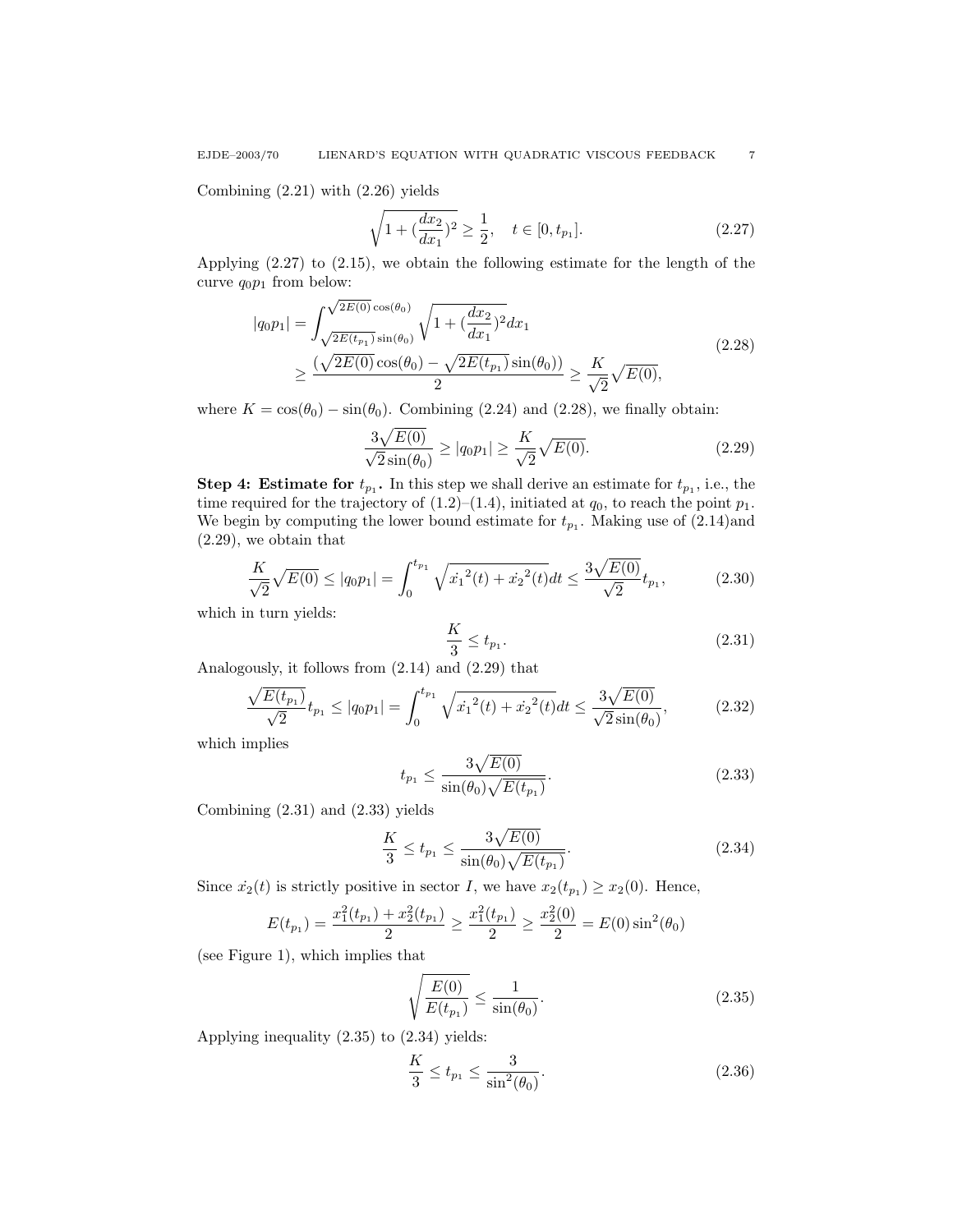Step 5: Estimate for the time taken by the trajectory of  $(1.2)$ – $(1.4)$  to **pass sectors I and I'.** In this step we shall derive an estimate for  $t_{q_1}$ , i.e., for the time required by the trajectory of  $(1.2)$ – $(1.4)$ , initiated at  $q_0$ , to reach point  $q_1$  (see Figure 1). Split the trajectory in sector  $I'$  into two arcs  $p_1r_1$  and  $r_1q_1$  (see Figure 1). Denote the time required by the trajectory of  $(1.2)$ – $(1.4)$  to connect the points  $p_1$  and  $r_1$  by  $t_{p_1r_1}$  and the time required to connect the points  $r_1$  and  $q_1$  by  $t_{r_1q_1}$ . **Step 5.1:** Estimate for time  $t_{p_1r_1}$ . The arc  $p_1r_1$  can be described geometrically as a graph of function  $x_2 = x_2(x_1), x_1 \in [0, \sqrt{2E(t_{p_1})}\sin(\theta_0)].$  Then, applying the inequality  $(2.22)$  (see Remarks 2.1 and 2.4) to  $(2.37)$  in sector  $I'$ , we obtain

$$
|p_1r_1| = \int_0^{\sqrt{2E(t_{p_1})}\sin(\theta_0)} \sqrt{1 + (\frac{dx_2}{dx_1})^2} dx_1 \le \frac{3\sqrt{2E(t_{p_1})}\sin(\theta_0)}{2\sin(\theta_0)} \le \frac{3\sqrt{E(t_{p_1})}}{\sqrt{2}}.
$$
\n(2.37)

Since  $\dot{E}(t) < 0$  for any time  $t \in [t_{p_1}, t_{p_1} + t_{p_1r_1}]$ , we have from (2.10),

$$
\sqrt{\dot{x}_1^2(t) + \dot{x}_2^2(t)} \ge \sqrt{\frac{x_1^2(t) + x_2^2(t)}{4}} = \frac{\sqrt{E(t)}}{\sqrt{2}} \ge \frac{\sqrt{E(t_{p_1} + t_{p_1 r_1})}}{\sqrt{2}}.
$$
 (2.38)

Hence, in view of (2.37),

$$
\frac{\sqrt{E(t_{p_1} + t_{p_1r_1})}}{\sqrt{2}} t_{p_1r_1} \le |p_1r_1| = \int_{t_{p_1}}^{t_{p_1} + t_{p_1r_1}} \sqrt{{x_1}^2(t) + {x_2}^2(t)} dt \le 3\frac{\sqrt{E(t_{p_1})}}{\sqrt{2}},\tag{2.39}
$$

which yields

$$
t_{p_1r_1} \le \frac{3\sqrt{E(t_{p_1})}}{\sqrt{E(t_{p_1} + t_{p_1r_1})}}.\t(2.40)
$$

Since  $\dot{x}_2(t)$  is positive, we have  $x_2(t_{p_1} + t_{p_1r_1}) \ge x_2(t_{p_1})$ . Hence,

$$
E(t_{p_1} + t_{p_1r_1}) = \frac{x_2^2(t_{p_1} + t_{p_1r_1})}{2} \ge \frac{x_2^2(t_{p_1})}{2} = E(t_{p_1}) \cos^2(\theta_0),
$$

which implies

$$
\sqrt{\frac{E(t_{p_1})}{E(t_{p_1} + t_{p_1 r_1})}} \le \frac{1}{\cos(\theta_0)}.
$$
\n(2.41)

Finally, combining (2.40) and (2.41), we obtain the following estimate for  $t_{p_1r_1}$ ,

$$
t_{p_1r_1} \le \frac{3}{\cos(\theta_0)}.\t(2.42)
$$

**Step 5.2:** Estimate for the time  $t_{r_1q_1}$ . Once again, the arc  $r_1q_1$  can be described geometrically as the graph of a function  $x_2 = x_2(x_1)$ , with  $x_1$  in the interval  $[-\sqrt{2E(t_{p_1}+t_{p_1r_1}+t_{r_1q_1})}\sin(\theta_0),0]$ . Then

$$
|r_1 q_1| = \int_{-\sqrt{2E(t_{p_1} + t_{p_1 r_1} + t_{r_1 q_1})} \sin(\theta_0)}^0 \sqrt{1 + (\frac{dx_2}{dx_1})^2} dx_1.
$$
 (2.43)

Note that  $x_1(t)$ ,  $\dot{x_1}(t)$ , and  $\dot{x_2}(t)$  are strictly negative on the interval  $t \in [t_{p_1} +$  $t_{p_1r_1}, t_{p_1} + t_{p_1r_1} + t_{r_1q_1}$ , where  $x_2(t)$  is positive. Since it follows from  $(1.2)$ – $(1.4)$ and (2.12) (see Remark 2.3) that

$$
-x_2 \le -\frac{3x_1}{2} \quad \text{and} \quad x_1 = -x_2,
$$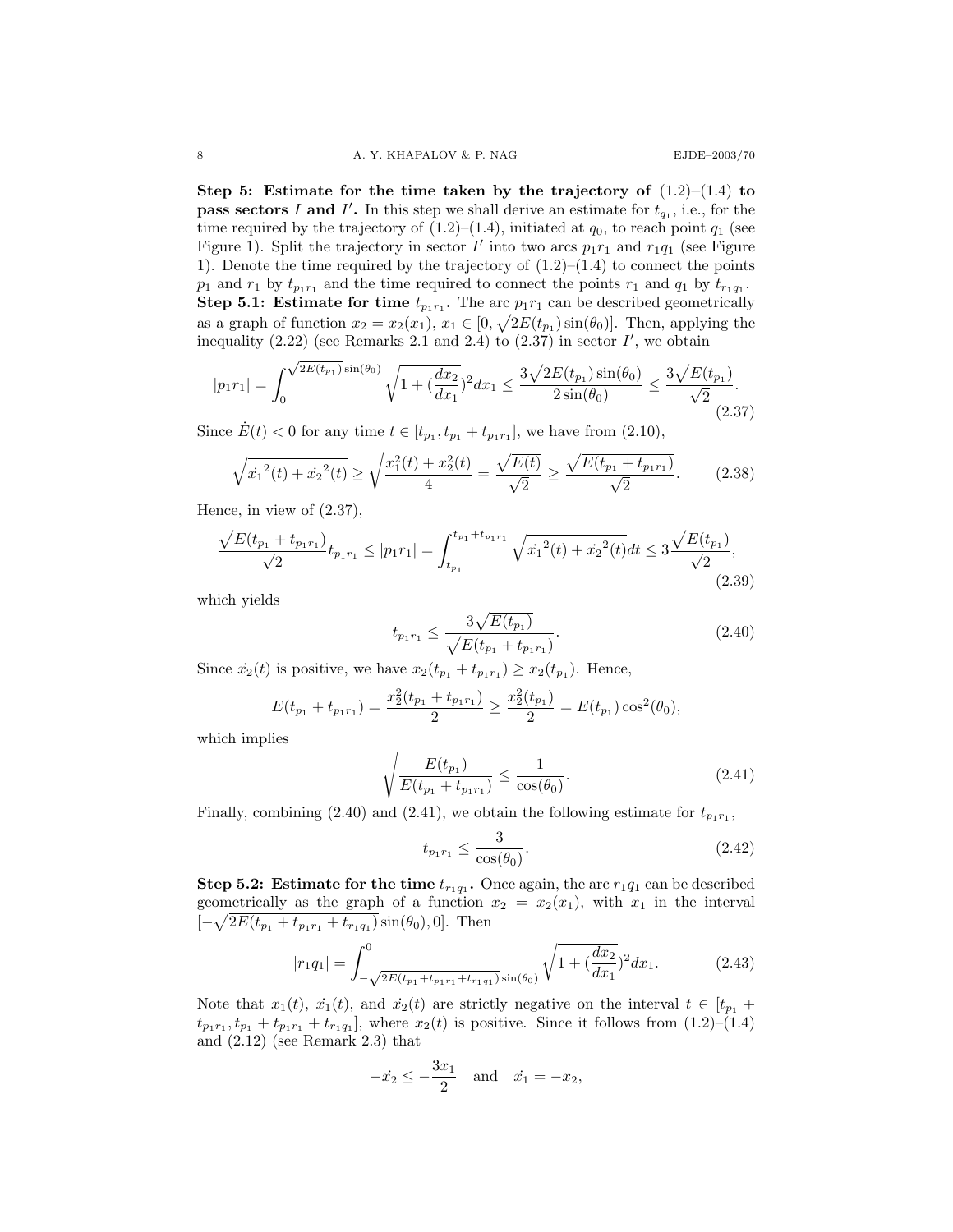we have

$$
0 \le \frac{\dot{x}_2}{\dot{x}_1} \le \frac{3x_1(t)}{-2x_2(t)}, \quad t \in [t_{p_1} + t_{p_1r_1}, t_{p_1} + t_{p_1r_1} + t_{r_1q_1}].\tag{2.44}
$$

Therefore,

$$
1 + (\frac{dx_2}{dx_1})^2 \le \frac{9(x_1^2(t) + x_2^2(t))}{4x_2^2(t)} \le \frac{9E(t)}{2x_2^2(t)}, \quad t \in [t_{p_1} + t_{p_1r_1}, t_{p_1} + t_{p_1r_1} + t_{r_1q_1}]. \tag{2.45}
$$

Using (2.45) and the fact that  $E(t)$  is a decreasing function of t, we obtain

$$
\sqrt{1 + (\frac{dx_2}{dx_1})^2} \le \frac{3\sqrt{E(t_{p_1} + t_{p_1r_1})}}{\sqrt{2}x_2(t)}.
$$
\n(2.46)

Since  $\dot{x_2}(t)$  is strictly negative, for t in  $[t_{p_1} + t_{p_1r_1}, t_{p_1} + t_{p_1r_1} + t_{r_1q_1}],$ 

$$
\sqrt{2E(t_{p_1} + t_{p_1r_1} + t_{r_1q_1})} \cos(\theta_0) \le x_2(t) \le \sqrt{2E(t_{p_1} + t_{p_1r_1})}.
$$
 (2.47)

Applying  $(2.47)$  to  $(2.46)$  gives

$$
\sqrt{1 + (\frac{dx_2}{dx_1})^2} \le \frac{3\sqrt{E(t_{p_1} + t_{p_1r_1})}}{\sqrt{2}\sqrt{2E(t_{p_1} + t_{p_1r_1} + t_{r_1q_1})}\cos(\theta_0)},
$$
\n(2.48)

for  $t \in [t_{p_1} + t_{p_1r_1}, t_{p_1} + t_{p_1r_1} + t_{r_1q_1}]$ . Thus applying inequality (2.48) to (2.43), we obtain an upper estimate for the length of the arc  $r_1q_1$ :

$$
|r_1 q_1| = \int_{-\sqrt{2E(t_{p_1} + t_{p_1 r_1} + t_{r_1 q_1})} \sin(\theta_0)}^0 \sqrt{1 + (\frac{dx_2}{dx_1})^2} dx_1
$$
  
 
$$
\leq \frac{3\sqrt{2E(t_{p_1} + t_{p_1 r_1})} \tan(\theta_0)}{\sqrt{2}}.
$$
 (2.49)

Since  $\dot{E}(t) < 0$  for any  $t \in [t_{p_1} + t_{p_1r_1}, t_{p_1} + t_{p_1r_1} + t_{r_1q_1}]$ , making use of  $(2.10)$  (see Remark 2.3), we derive that

$$
\sqrt{\dot{x}_1^2(t) + \dot{x}_2^2(t)} \ge \sqrt{\frac{x_1^2(t) + x_2^2(t)}{4}} \ge \frac{\sqrt{E(t_{p_1} + t_{p_1 r_1} + t_{r_1 q_1})}}{\sqrt{2}}.\tag{2.50}
$$

Using inequalities  $(2.49)$  and  $(2.50)$ , we obtain

$$
\frac{\sqrt{E(t_{p_1} + t_{p_1r_1} + t_{r_1q_1})}}{\sqrt{2}} t_{r_1q_1} \le |r_1q_1| = \int_{t_{p_1} + t_{p_1r_1}}^{t_{p_1} + t_{p_1r_1} + t_{r_1q_1}} \sqrt{x_1^2(t) + x_2^2(t)} dt
$$

$$
\le \frac{3\sqrt{E(t_{p_1} + t_{p_1r_1})}\tan(\theta_0)}{\sqrt{2}}.
$$
\n(2.51)

which, in turn, provides

$$
t_{r_1q_1} \le \frac{3\tan(\theta_0)\sqrt{E(t_{p_1} + t_{p_1r_1})}}{\sqrt{E(t_{p_1} + t_{p_1r_1} + t_{r_1q_1})}}.\tag{2.52}
$$

Once again, integrating (2.4) over  $(t_{p_1} + t_{p_1r_1}, t_{p_1} + t_{p_1r_1} + t_{r_1q_1})$  yields (compare with (2.6))

$$
E(t_{p_1} + t_{p_1r_1}) = E(t_{p_1} + t_{p_1r_1} + t_{r_1q_1}) + \int_{t_{p_1} + t_{p_1r_1}}^{t_{p_1} + t_{p_1r_1} + t_{r_1q_1}} x_1^2 x_2^2 dt.
$$
 (2.53)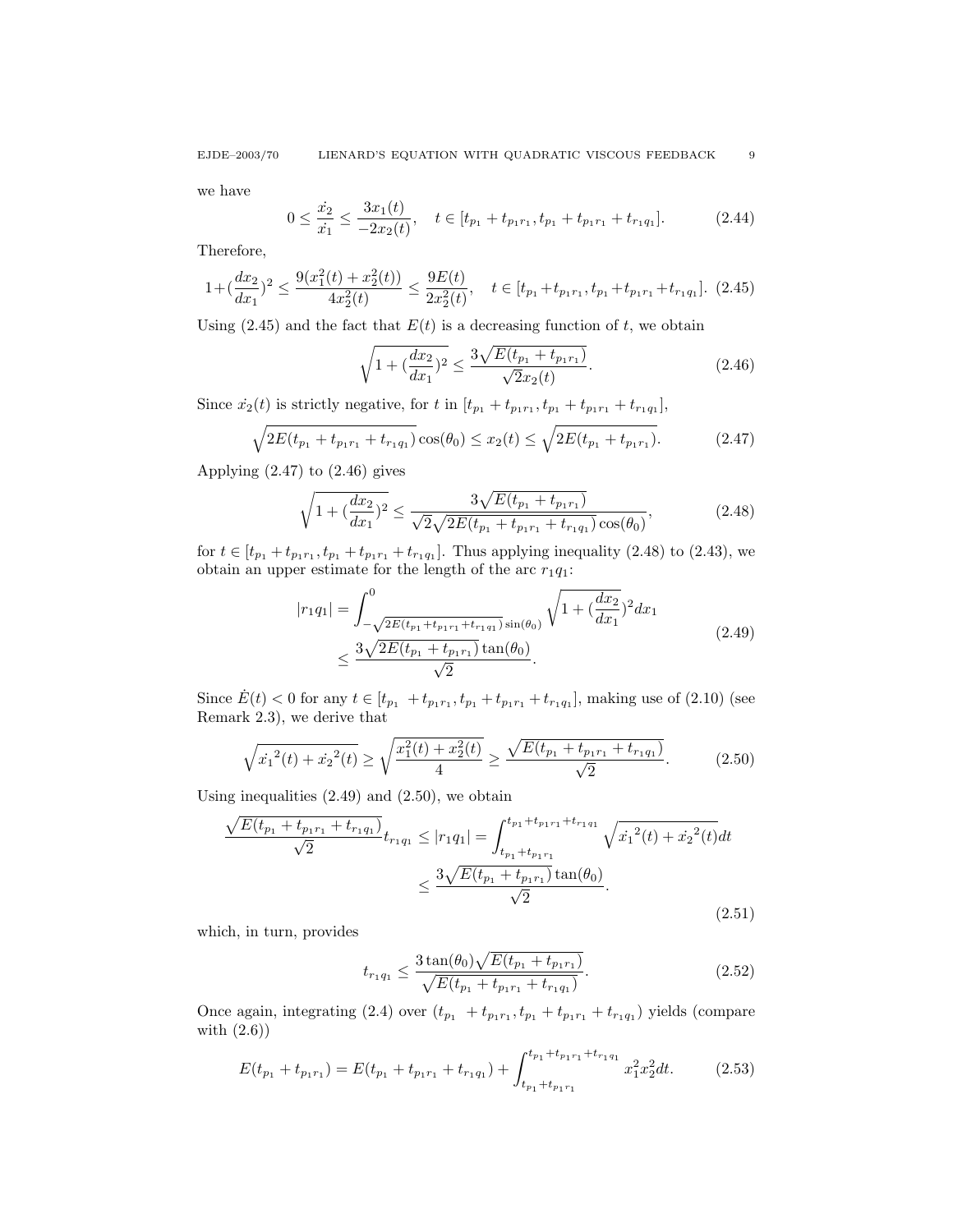Observe that

$$
x_2^2(t) \le \frac{1}{2}
$$
 and  $0 \le x_1^2(t) \le 2E(t_{p_1} + t_{p_1r_1} + t_{r_1q_1})\sin^2(\theta_0)$ 

for any  $t \in [t_{p_1} + t_{p_1r_1}, t_{p_1} + t_{p_1r_1} + t_{r_1q_1}]$ . Hence, it follows from (2.53) that

$$
E(t_{p_1} + t_{p_1r_1}) \le E(t_{p_1} + t_{p_1r_1} + t_{r_1q_1})(1 + t_{r_1q_1}\sin^2(\theta_0)).
$$
 (2.54)

Hence,

$$
\sqrt{\frac{E(t_{p_1} + t_{p_1 r_1})}{E(t_{p_1} + t_{p_1 r_1} + t_{r_1 q_1})}} \le \sqrt{1 + \sin^2(\theta_0) t_{r_1 q_1}}.
$$
\n(2.55)

Applying inequality (2.55) to (2.52) yields:

$$
0 < t_{r_1 q_1} \le 3 \tan(\theta_0) \sqrt{1 + \sin^2(\theta_0) t_{r_1 q_1}}, \tag{2.56}
$$

which gives the following estimate for  $t_{r_1q_1}$ :

$$
0 \le t_{r_1 q_1} \le C = \frac{9 \tan^2(\theta_0) \sin^2(\theta_0) + 3 \tan(\theta_0) \sqrt{9 \tan^2(\theta_0) \sin^4(\theta_0) + 4}}{2}.
$$
 (2.57)

**Step 5.3: Estimate for time**  $t_{q_1}$ . Combining  $(2.36)$ ,  $(2.42)$  and  $(2.57)$  yields

$$
\frac{K}{3} \le t_{q_1} = t_{p_1} + t_{p_1 r_1} + t_{r_1 q_1} \le \frac{3}{\sin^2(\theta_0)} + \frac{3}{\cos(\theta_0)} + C.
$$
 (2.58)

**Step 6: Estimates for**  $E(t_{p_1})$  and  $E(t_{q_1})$ . Substituting the lower bound for  $t_{p_1}$ from  $(2.36)$  into  $(2.7)$  and recalling that since  $E(t)$  is decreasing in time, we obtain from  $(2.7)$  that

$$
E(t_{q_1}) \le E(t_{p_1}) \le \frac{E(0)}{1 + 4E(0)\delta^2 \frac{K}{3}}.\tag{2.59}
$$

Step 7: Estimate for  $E(t)$  for any time  $t > 0$ . It is not hard to see that in the next two sectors  $II$  and  $II'$  one can apply the same strategy as described in the above steps 1-6, namely, leading to estimate (2.59). Denote the time required by the trajectory of  $(1.2)$ – $(1.4)$  to reach points  $p_2$  and  $q_2$  from  $q_0$  respectively by  $t_{p_2}$ and  $t_{q_2}$ . Then, similarly as in  $(2.59)$  and  $(2.36)$ ,  $(2.58)$  (see Remark 2.3), we obtain:

$$
E(t_{q_2}) \le E(t_{p_2}) \le \frac{E(t_{q_1})}{1 + 4E(t_{q_1})\delta^2(t_{p_2} - t_{q_1})} \le \frac{E(t_{q_1})}{1 + 4E(t_{q_1})\delta^2 \frac{K}{3}},\tag{2.60}
$$

where, analogously to (2.58), we have:

$$
\frac{K}{3} \le t_{p_2} - t_{q_1} \le t_{q_2} - t_{q_1} \le \frac{3}{\sin^2(\theta_0)} + \frac{3}{\cos(\theta_0)} + C.
$$

**Remark 2.5.** Consider the function  $f(x) = \frac{x}{1+\kappa x}$ , with  $\kappa$  a positive constant which is associated with the right hand sides in  $(2.59)$ ,  $(2.60)$ , considered as functions of energy. Since  $f'(x) > 0$  for all  $x > 0$ ,  $f(x)$  is a monotonically increasing function.

Since  $E(t_{q_1}) \leq E(t_{p_1})$  and (2.59) holds, Remark 2.5 implies

$$
E(t_{q_2}) \le \frac{\frac{E(0)}{1 + 4E(0)\delta^2 \frac{K}{3}}}{1 + 4\frac{E(0)}{1 + 4E(0)\delta^2 \frac{K}{3}}\delta^2 \frac{K}{3}} = \frac{E(0)}{1 + \frac{2K}{3}4E(0)\delta^2}.
$$
\n(2.61)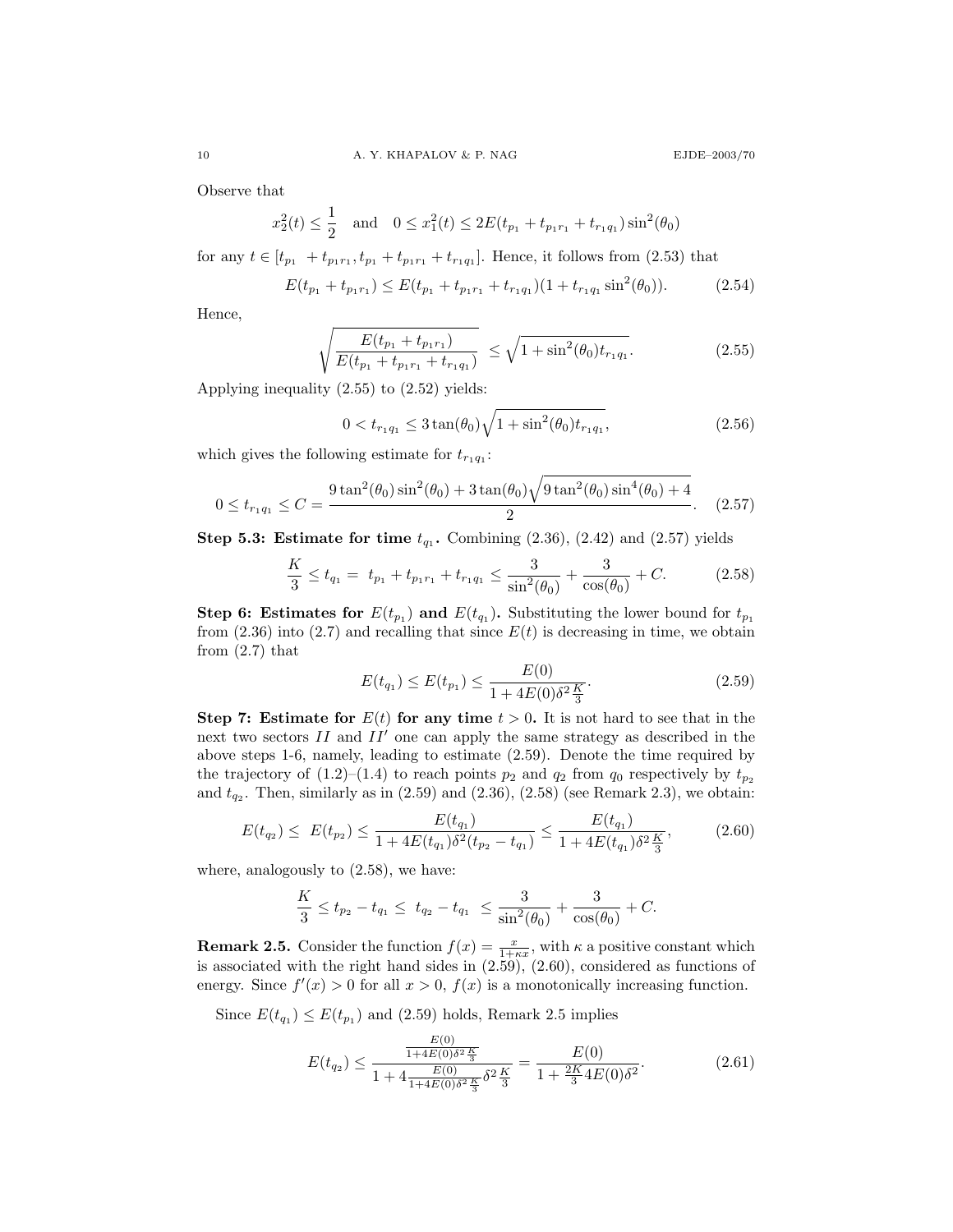Denote the following subsequent intersecting points of the trajectory at hand with the lines  $OA_6, OA_7, \ldots$  by  $p_3, q_3, \ldots, p_n, q_n, \ldots$ . Analogously, we have

$$
E(t_{q_n}) \le E(t_{p_n}) \le \frac{E(0)}{1 + \frac{nK}{3}4E(0)\delta^2}, \quad \forall n = 1, .... \tag{2.62}
$$

Consider any  $t > 0$ . Then there exists a positive integer n such that

$$
t_{q_{n-1}} \le t \le t_{q_n} \le \frac{3n}{\sin^2(\theta_0)} + \frac{3n}{\cos(\theta_0)} + nC,\tag{2.63}
$$

where, thus,

$$
\frac{t}{\sin^2(\theta_0)} + \frac{3}{\cos(\theta_0)} + C \le n.
$$
 (2.64)

Note that, since  $t > t_{q_{n-1}}$  and  $E(t)$  decreases in time, (2.62) also implies that

$$
E(t) \le E(t_{q_{n-1}}) \le \frac{E(0)}{1 + \frac{(n-1)K}{3}4E(0)\delta^2}.
$$
\n(2.65)

Combined with (2.63), this gives the following energy decay estimate for any  $t > 0$ in the case when the initial state  $(x_{10}, x_{20})$  lies in B on the line  $OA_1$  as shown on Figure 1:

$$
E(t) \le \frac{E(0)}{1 - \frac{4KE(0)\delta^2}{3} + \frac{4KE(0)\delta^2}{3} \left(\frac{3}{\sin^2(\theta_0)} + \frac{3}{\cos(\theta_0)} + C\right)^{-1}t}.
$$
(2.66)

**Step 8: The general case.** Consider any initial point  $(x_{10}, x_{20})$ . Since  $(1.2)$ –  $(1.4)$  has an isolated equilibrium point  $(0, 0)$ , by Poincare-Bendixson theorem (see [7]), the trajectory to  $(1.2)$ – $(1.4)$  starting from  $(x_{10}, x_{20})$  after some finite time will enter the ball  $B$  and intersect the line  $OA<sub>1</sub>$ . Denote the time of this intersection by  $t_0$ . Then, by the scheme discussed in steps 1-7, we have

$$
E(t) \le \frac{E(t_0)}{1 - \frac{4KE(t_0)\delta^2}{3} + \alpha E(t_0)(t - t_0)}, \quad t \ge t_0,
$$
\n(2.67)

where

$$
\alpha = \frac{4K \sin^2(\theta_0) \cos(\theta_0) \sin^4(\theta_0)}{3C \sin^2(\theta_0) \cos(\theta_0) + 9 \sin^2(\theta_0) + 9 \cos(\theta_0)}.
$$

Using (2.1) (i.e.,  $E(t_0) \leq \frac{1}{4}$ ) and the argument of Remark 2.5, we derive from (2.67) that

$$
E(t) \leq \frac{E(t_0)}{1 - \frac{4E(t_0)K\delta^2}{3} + \alpha E(t_0)(t - t_0)}
$$
  
\n
$$
\leq \frac{E(t_0)}{1 - \frac{K\delta^2}{3} + \alpha E(t_0)(t - t_0)}
$$
  
\n
$$
\leq \frac{E(0)}{1 - \frac{K\delta^2}{3} + \alpha E(0)(1 - \frac{t_0}{t})t} \quad t > t_0.
$$
\n(2.68)

Choose  $\bar{t} = 2t_0$  and denote

$$
\beta = 1 - \frac{K \sin^4(\theta_0)}{3}, \quad \gamma = \frac{\alpha}{2}.
$$
 (2.69)

Recall that  $\delta = \sin^2(\theta_0)$  and  $\theta_0$  is any number in  $(0, \frac{\pi}{4})$ .

Then (2.68) implies (1.2). This concludes the proof of Theorem 1.1.